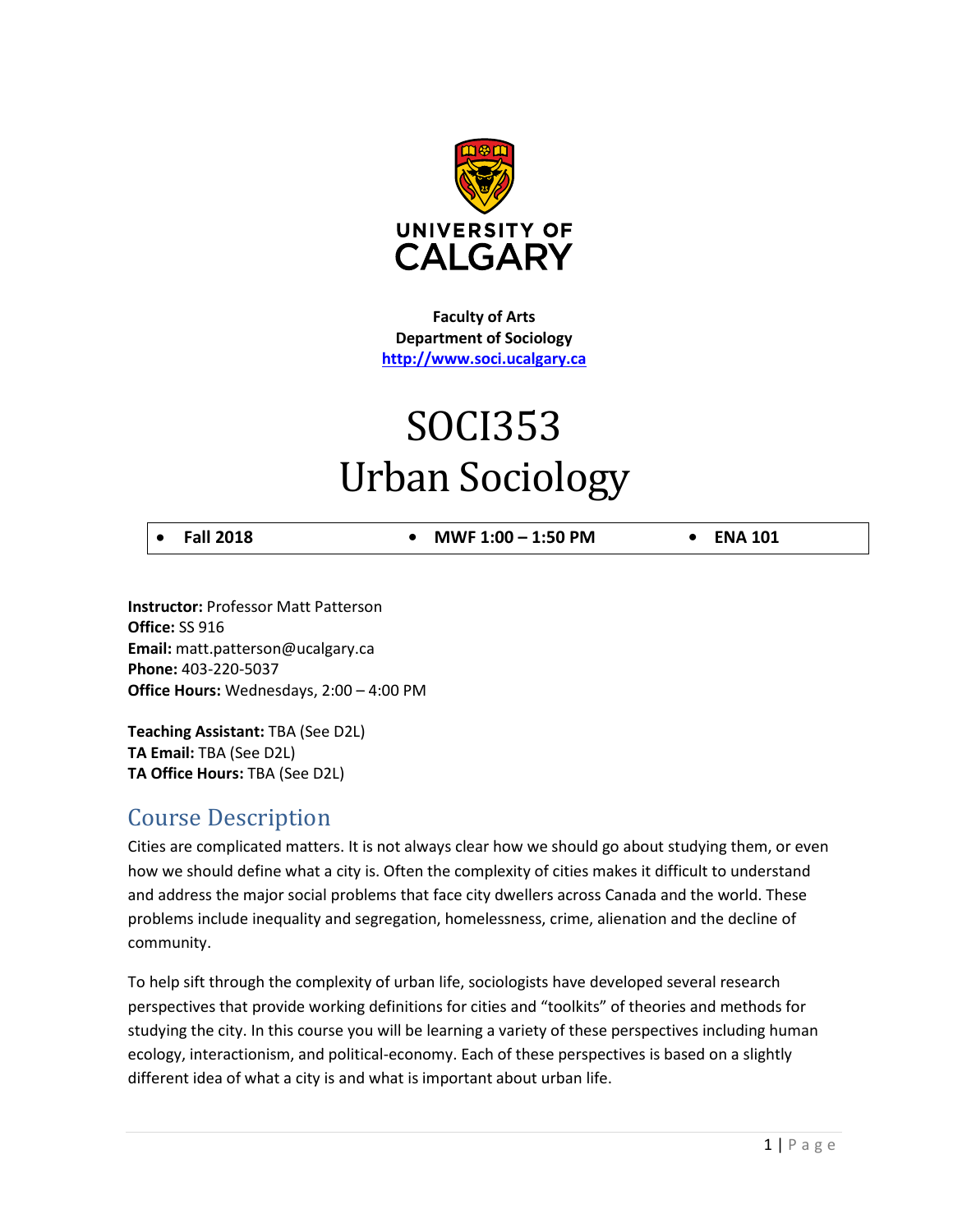The course is roughly divided into three units. The first unit will address the rise of modern cities and their impact on the way people relate to each other and form communities. The second unit will focus on the role of power and inequality within cities, including a focus on economic inequality, race and ethnicity, and housing. The final unit will focus on different dimensions of life within the modern city, including culture and consumption, behavior in public spaces, and crime.

# Course Objectives/Learning Outcomes

- Understand major theoretical approaches to studying cities, including their strengths and weaknesses, and the types of research questions that are associated with them.
- Learn about the state of Canadian cities in the  $21^{st}$  century with regard to several important social issues, including the economy, inequality, race and ethnicity, crime, and more.
- Develop the ability to critically read and assess original sociological publications.
- Learn to construct a sociological argument in written form.

# Required Textbooks, Readings, Materials

- Harry Hiller (editor). 2014. *Urban Canada*. Toronto: Oxford University Press. (Available at the Campus Bookstore)
- Online articles can be accessed either through the links provided in the syllabus, or via [http://library.ucalgary.ca.](http://library.ucalgary.ca/)

|                     | <b>Due Date/Test Date</b>       | % of Final Grade |
|---------------------|---------------------------------|------------------|
| Unit Test #1        | Wednesday, Oct 10 <sup>th</sup> | 25%              |
| Reading Response #1 | Wednesday, Oct 10 <sup>th</sup> | 5%               |
| Unit Test #2        | Friday, Nov 9th                 | 25%              |
| Reading Response #2 | Friday, Nov 9th                 | 5%               |
| <b>Term Paper</b>   | Friday, Nov 30th                | 30%              |
| Unit Test #3        | Friday, Dec 7 <sup>th</sup>     | 10%              |

# Methods of Evaluation

## Unit Tests

The unit tests will evaluate your knowledge of the lecture and reading material from each of the three units and will be written during regular lecture hours. The tests will not be cumulative, but will cover all of the material from each of the respective units. All three tests will be in multiple choice format. Because your final paper is due during unit #3, this unit will cover less material. As a result, unit test #3 will be worth less than the other two tests.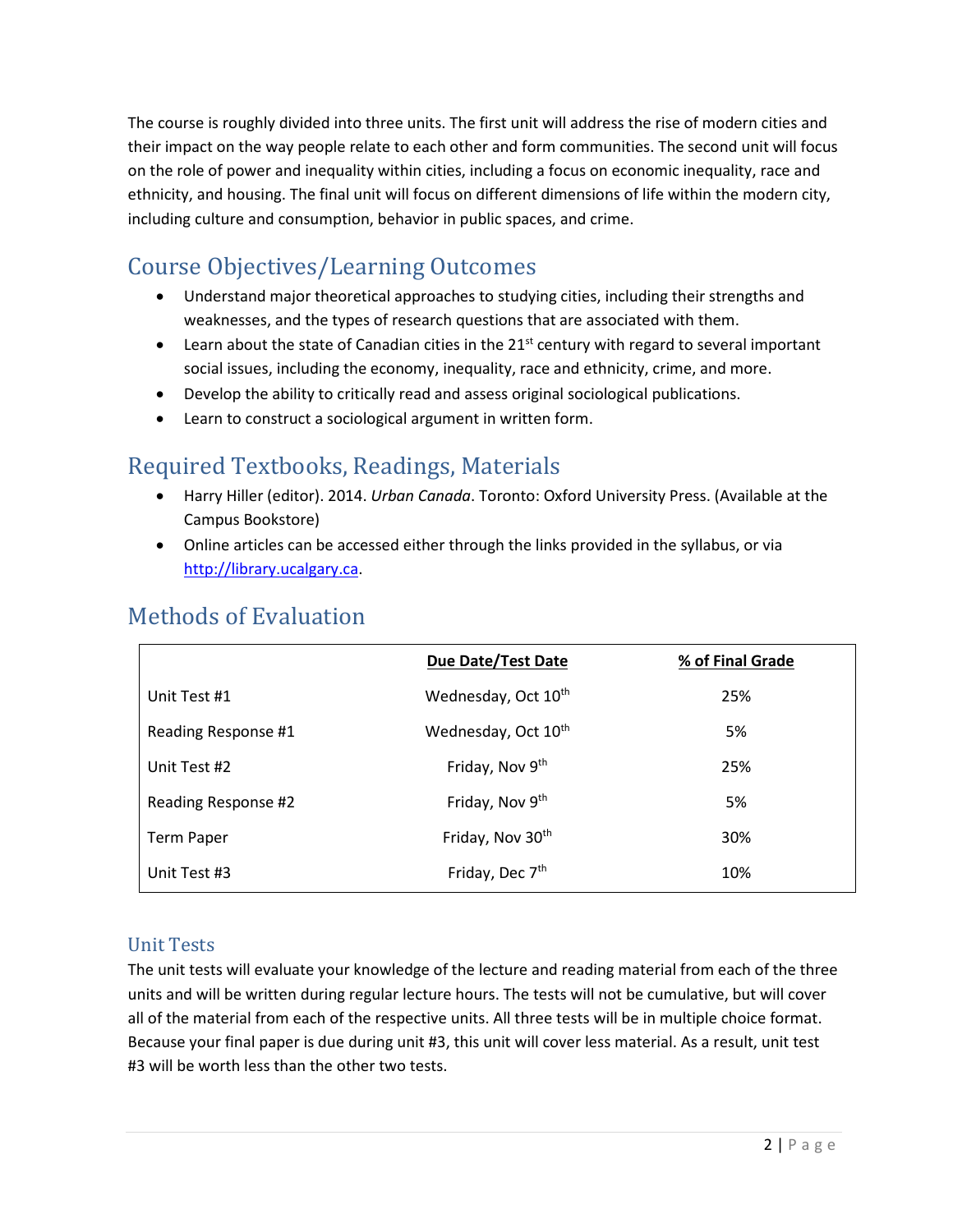## Reading Responses

As part of your grade, you are required to submit a reading response for one online article in each of the first two units (two articles total). Therefore, for unit #1 you have the option of responding to Orum, Simmel, or Klinenberg. For unit #2 you will choose between Delaney and Eckstein, Sassen, Hulchanski, or Wacquant.

#### *Reading are due BEFORE the unit test and can be submitted via D2L. No extensions will be granted.*

Responses should be between 300 to 500 words in length. In your response you should (1) briefly summarize the main argument of the reading, (2) identify the significance of the reading to urban sociology, and (3) provide some critical assessment that highlights problems or limitations with the argument or identifies new questions that are raised by the reading. Proper citation form is also expected. Any text or ideas taken from the reading or any other source must be distinguished with quotation marks and/or page numbers.

Keep in mind that all of the online articles will be covered in the unit tests. Therefore, while you will only write a response for one article per unit, you are expected to read all of the assigned articles.

## Term Paper

The paper assignment will provide you with an opportunity to draw on course material to produce an original sociological argument and analysis. A list of questions will be provided on D2L. You will be asked to respond to one of these questions in the form of an argumentative essay. More information on this assignment, including the list of questions will be provided later in the term.

## Grade Reappraisal

Within one week of the date that a test or paper is returned, students seeking reappraisal of their grade must submit a written response to the instructor explaining the basis for the reappraisal. The instructor will reconsider the grade assigned and will then book a time with the student to discuss their work and rationale. It should be noted that a re-assessed grade may be raised, lowered, or remain the same. The re-assessed grade will be final and cannot be changed again.

## Late Papers

Term papers that are handed in after the due date (Friday, Nov 30<sup>th</sup>) without a valid reason (see above under Deferrals) will still be accepted, but a late penalty of -5% per day (including weekends) will be imposed.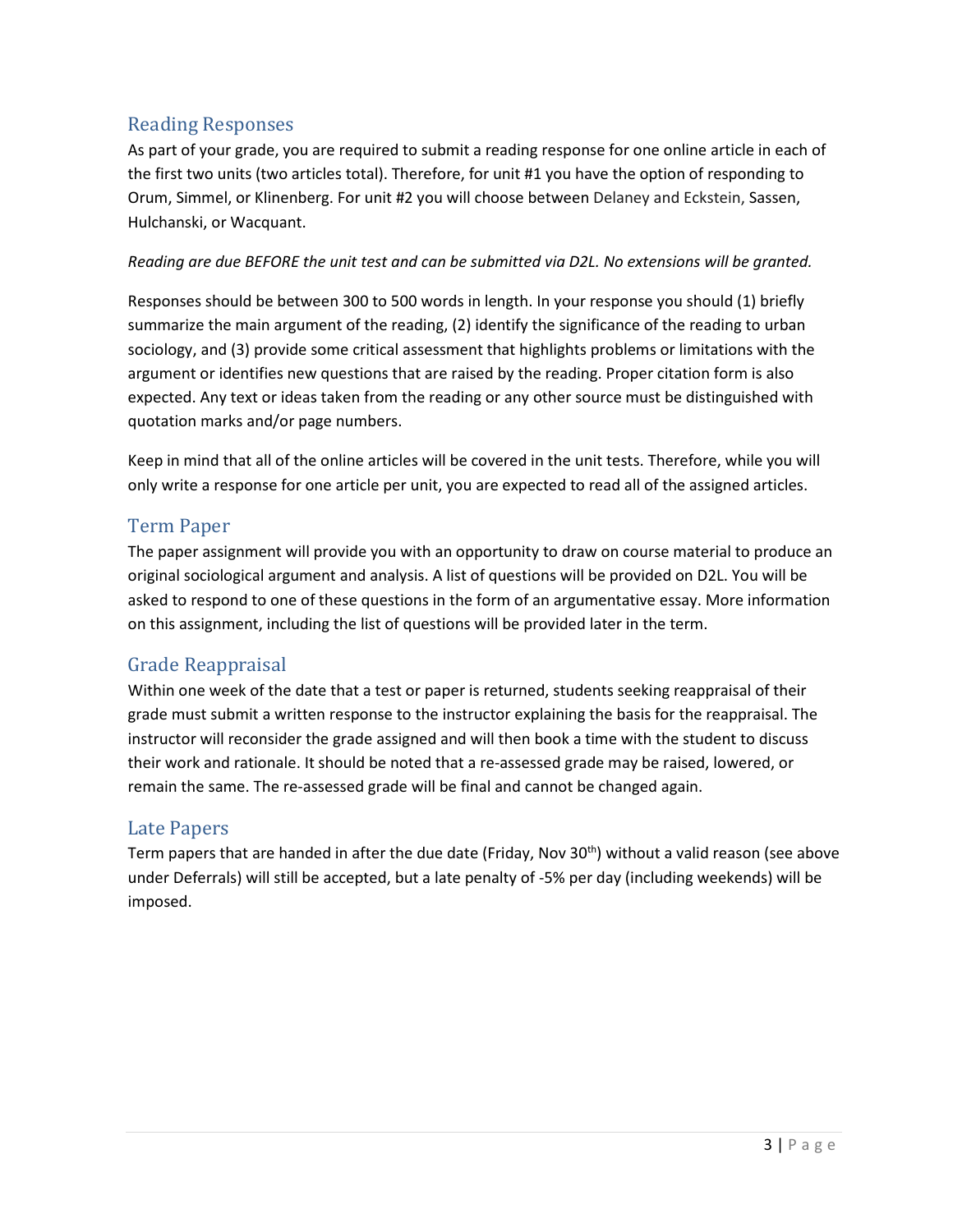# Grading Scale

| Grade     | Percent range | <b>Grade Point Value</b> | <b>Description</b>                       |
|-----------|---------------|--------------------------|------------------------------------------|
| A+        | $95 - 100%$   | 4.0                      | Outstanding performance                  |
| A         | $90 - 94\%$   | 4.0                      | Excellent-superior performance           |
| А-        | $85 - 89%$    | 3.7                      |                                          |
| B+        | $80 - 84%$    | 3.3                      |                                          |
| B         | $75 - 79%$    | 3.0                      | Good - clearly above average performance |
| <b>B-</b> | $70 - 74%$    | 2.7                      |                                          |
| $C+$      | $67 - 69\%$   | 2.3                      |                                          |
| C         | $63 - 66%$    | 2.0                      | Satisfactory - basic understanding       |
| $C-$      | $59 - 62%$    | 1.7                      |                                          |
| D+        | $55 - 58%$    | 1.3                      |                                          |
| D         | $50 - 54%$    | 1.0                      | Minimal pass - marginal performance      |
| F         | < 50%         | 0                        | unsatisfactory performance               |

Letter grades will be assigned and submitted to the registrar based on the following scale:

The grades for a course component may be scaled to maintain equity among sections and to conform to departmental norms.

# Email Contact and Office Hours

Please include "SOC353" in the subject of your e-mails. I aim to respond to e-mails within 24 hours during the working week. To ensure a quick response, it is best to keep e-mails simple and straight to the point. More complicated questions should be asked in person during office hours. I also encourage you to ask questions during or right after lectures.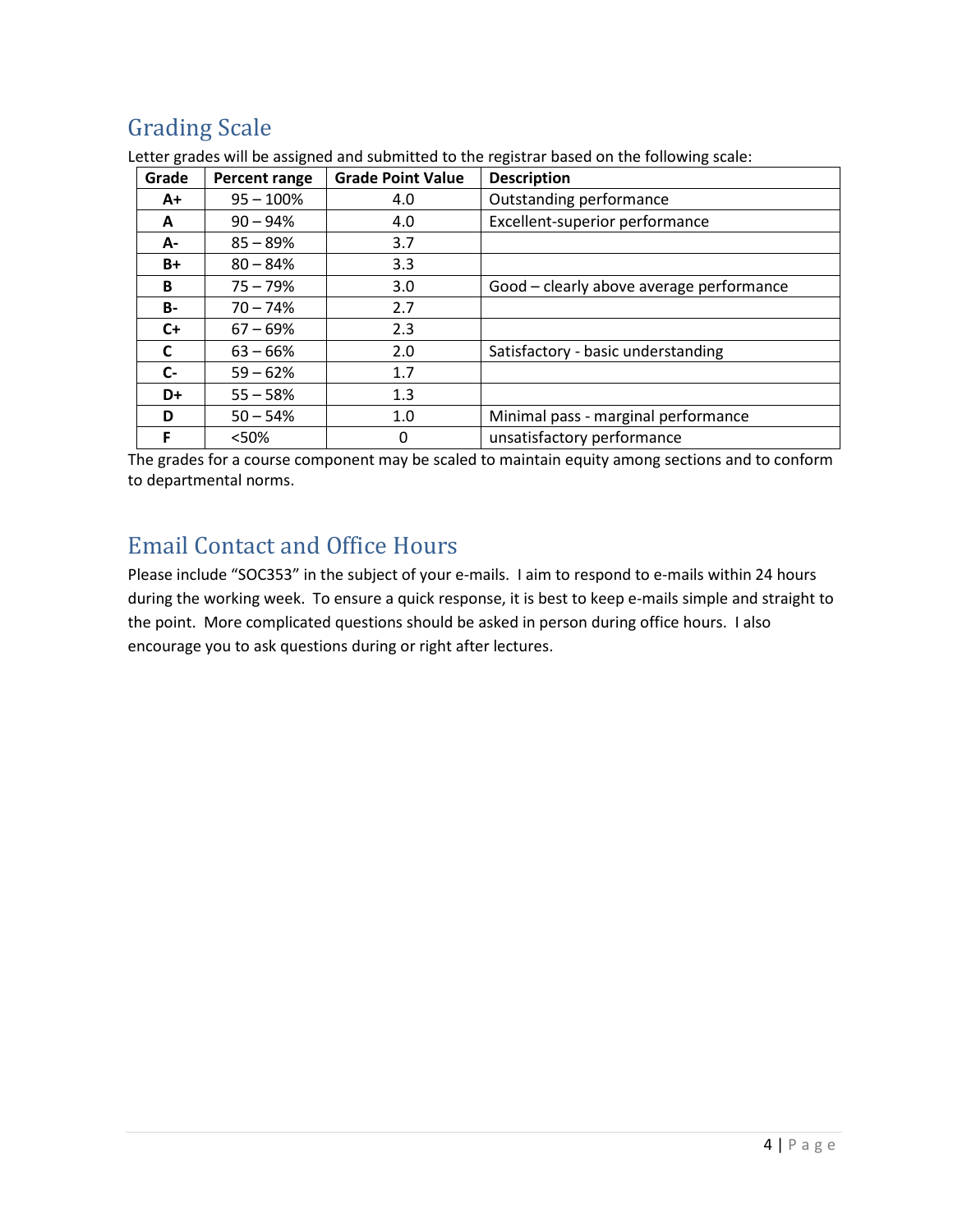# LECTURE SCHEDULE & READING LIST

## UNIT ONE: URBANIZATION AND COMMUNITY

| Sep 10, 12, 14            | Week 1: What is a City?<br>Readings:                                                                                                                                                                                                                                                          |
|---------------------------|-----------------------------------------------------------------------------------------------------------------------------------------------------------------------------------------------------------------------------------------------------------------------------------------------|
|                           | Hiller, Introduction: Urbanization and the City<br>Orum, Anthony M. 1998. "The Urban Imagination of Sociologists: The<br>Centrality of Place." The Sociological Quarterly 39(1): 1-10.                                                                                                        |
| Sep 17, 19, 21            | Week 2: Urbanization in Historical and Canadian Perspective<br>Readings:                                                                                                                                                                                                                      |
|                           | Hiller, Chapter 1 - Canadian Urbanization in Historical and Global<br>Perspective<br>Hiller, Chapter 2 - The Dynamics of Canadian Urbanization<br>٠                                                                                                                                           |
| Sep 24, 26, 28            | Week 3: Classical Perspectives on Cites: The Chicago and German<br>Schools<br>Readings:                                                                                                                                                                                                       |
|                           | Hiller, Chapter 3 - Analyzing and Interpreting the City: Theory and<br>$\bullet$<br>Method<br>Simmel, "The Metropolis and Mental Life" English translation<br>available here:<br>http://www.blackwellpublishing.com/content/bpl_images/content_st<br>ore/sample_chapter/0631225137/bridge.pdf |
| Oct 1, 3, 5               | Week 4: Networks and Ethnography<br>Readings:                                                                                                                                                                                                                                                 |
|                           | Hiller, Chapter 5 - Social Ties and Community in Urban Places<br>Klinenberg, Eric. 2001. "Dying Alone: The Social Production of Urban<br>Isolation." Ethnography 2(4):501-31.                                                                                                                 |
| Mon, Oct 8th              | Thanksgiving Monday - No Lecture                                                                                                                                                                                                                                                              |
| Wed, Oct 10 <sup>th</sup> | <b>IN-CLASS UNIT TEST #1, READING RESPONE #1 DUE</b>                                                                                                                                                                                                                                          |
|                           |                                                                                                                                                                                                                                                                                               |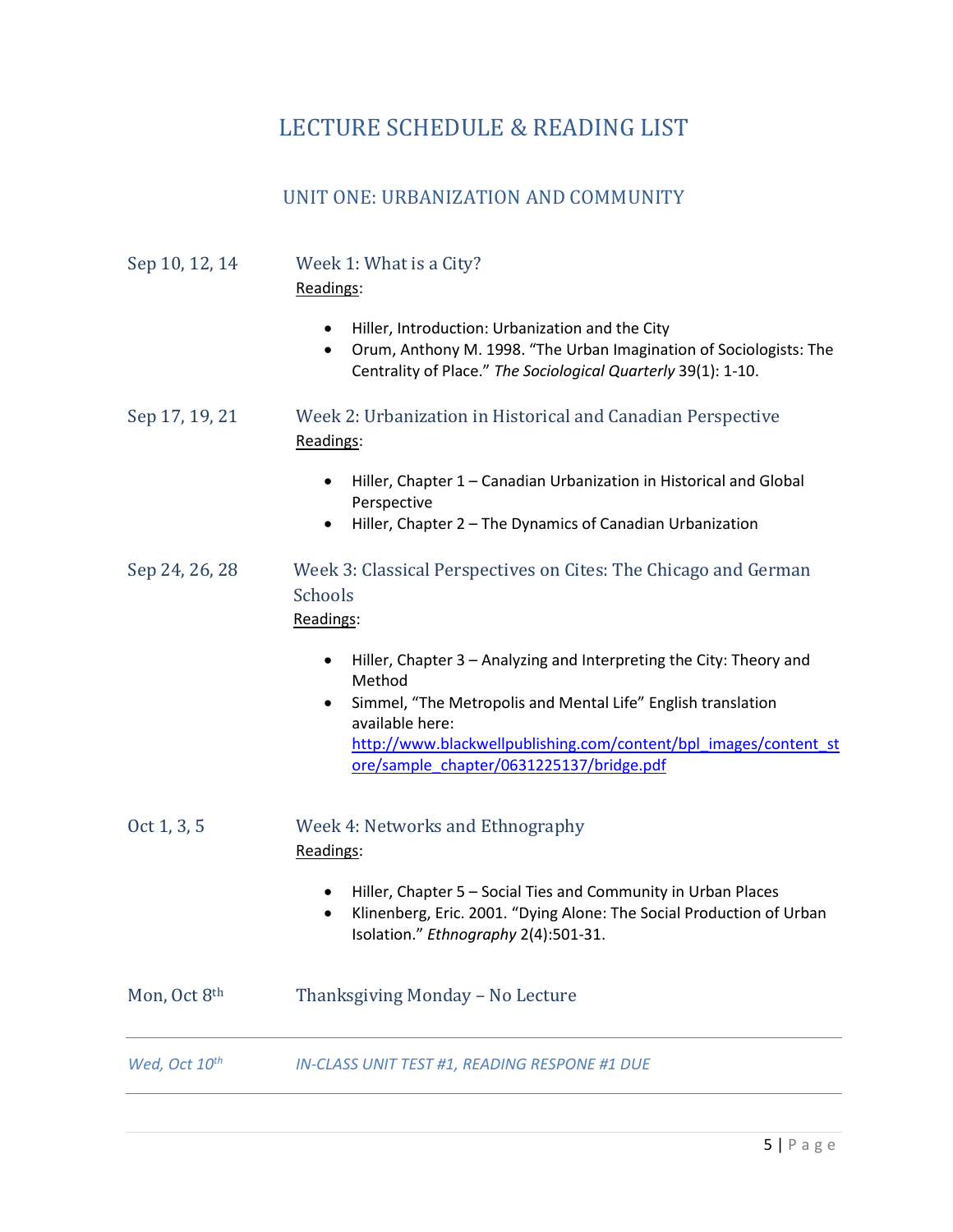# UNIT TWO: POWER AND INEQUALITY

| Fri, Oct 12th     | Week 5: Urban Political-Economy I<br>Readings:                                                                                                                                                                                                                                                                                            |
|-------------------|-------------------------------------------------------------------------------------------------------------------------------------------------------------------------------------------------------------------------------------------------------------------------------------------------------------------------------------------|
|                   | Hiller, Chapter 12 - The New Urban Political Economy                                                                                                                                                                                                                                                                                      |
| Oct 15, 17, 19    | Week 6: Urban Political-Economy II<br>Readings:                                                                                                                                                                                                                                                                                           |
|                   | Delaney, Kevin J. and Rick Eckstein. 2007. "Urban Power Structures<br>٠<br>and Publicly Financed Stadiums." Sociological Forum 22(3): 331-53.<br>Sassen, Saskia. 2005. "The Global City: Introducing a Concept." Brown<br>$\bullet$<br>Journal of World Affairs 11(2): 27-43.                                                             |
| Oct 22, 24, 26    | Week 7: Inequality in Cities<br>Readings:                                                                                                                                                                                                                                                                                                 |
|                   | Hiller, Chapter 7 - Urban Inequality and Urban Social Movements<br>٠<br>Hulchanski, J. David. 2010. "The Three Cities within Toronto: Income<br>$\bullet$<br>Polarization among Toronto's Neighbourhoods, 1970-2005." Available<br>here: http://www.urbancentre.utoronto.ca/pdfs/curp/tnrn/Three-<br>Cities-Within-Toronto-2010-Final.pdf |
| Oct 29, 31, Nov 2 | Week 8: Race and Ethnicity in Cities<br>Readings:                                                                                                                                                                                                                                                                                         |
|                   | Hiller, Chapter 8 - Immigration and Race in the City<br>$\bullet$<br>Hiller, Chapter 9 - Aboriginal Peoples in Urban Areas<br>$\bullet$<br>Wacquant, Loic. 2010. Designing Urban Seclusion in the 21 <sup>st</sup> Century.<br>Yale Architectural Journal.                                                                                |
| Nov 5, 7          | Week 9: Housing<br>Readings:                                                                                                                                                                                                                                                                                                              |
|                   | Hiller, Chapter 14 - Housing and Homelessness: Sociological Factors<br>Hiller, Chapter 11 - Gender and the City: Urban Restructuring, Social<br>$\bullet$<br>Exclusion, and Democratic Participation                                                                                                                                      |
| Fri, Nov 9        | <b>IN-CLASS UNIT TEST #2, READING RESPONSE #2 DUE</b>                                                                                                                                                                                                                                                                                     |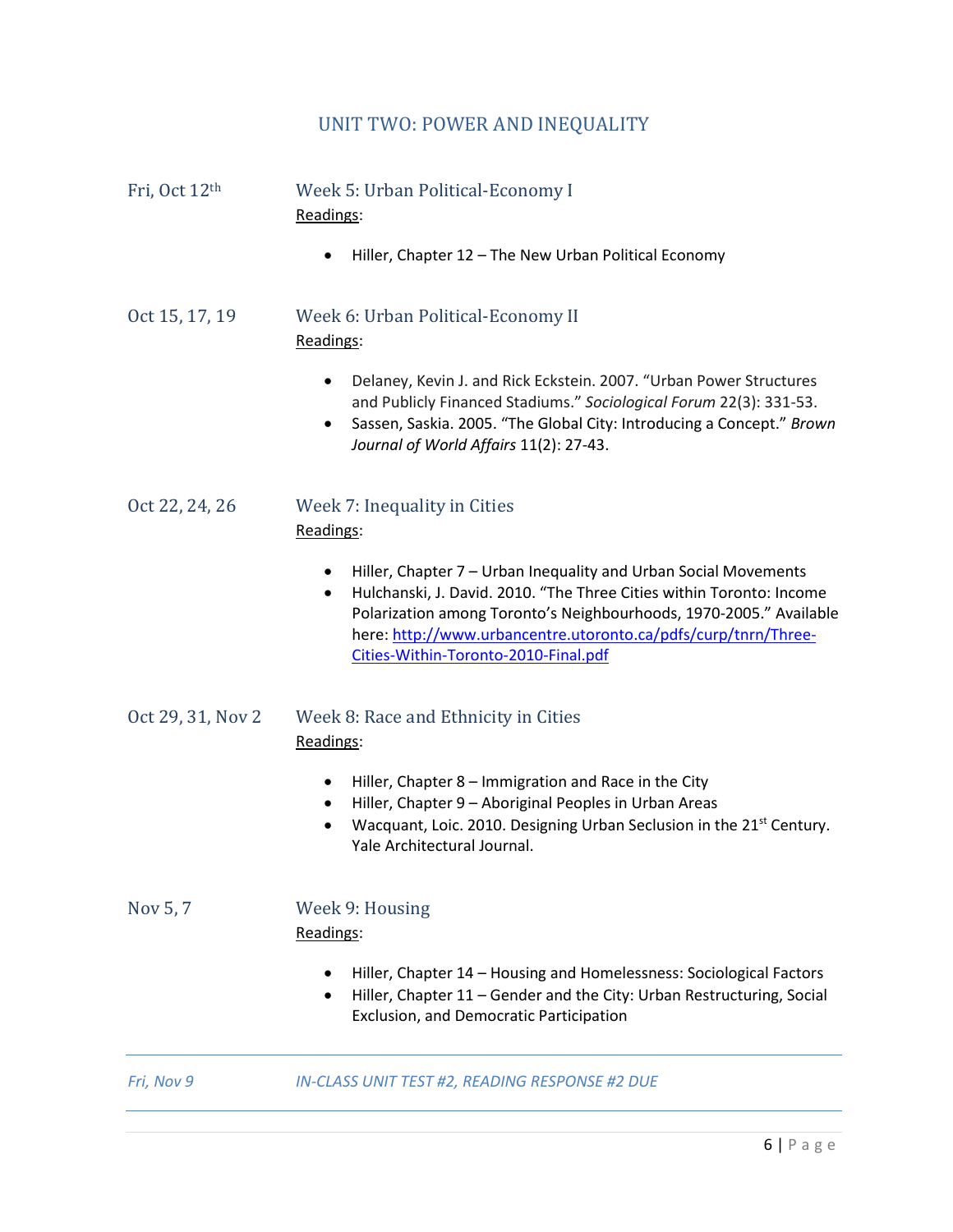Nov 12, 14, 16 Mid-Term Break - No Class

## UNIT THREE: LIFE IN THE CITY

| Nov 19, 21, 23 | Week 10: Culture and Consumerism |
|----------------|----------------------------------|
|                | Readings:                        |

- Hiller, Chapter 13 Consumer Culture, City Space, and Urban Life
- Zukin, Sharon (2008) "Consuming Authenticity: From Outposts of Difference to Means of Exclusion." *Cultural Studies* 22(5): 724-748.

| Nov 26, 28, 30            | Week 11: Public Space<br>Readings:                                                                                  |  |
|---------------------------|---------------------------------------------------------------------------------------------------------------------|--|
|                           | Hiller, Chapter 6 – Urban Public Spaces: Streets, Strangership, and<br>$\bullet$<br>Securitization                  |  |
| Fri, Nov 30 <sup>th</sup> | <b>TERM PAPER DUE</b>                                                                                               |  |
| Dec 3, 5                  | Week 12: Crime and Cities<br>Readings:<br>Hiller, Chapter 10 – Big Cities, Social Pathology, and Crime<br>$\bullet$ |  |

*Fri, Dec 7th IN-CLASS UNIT TEST #3*

*Note: Every attempt will be made to follow this schedule, but it is subject to change at the discretion of the instructor.*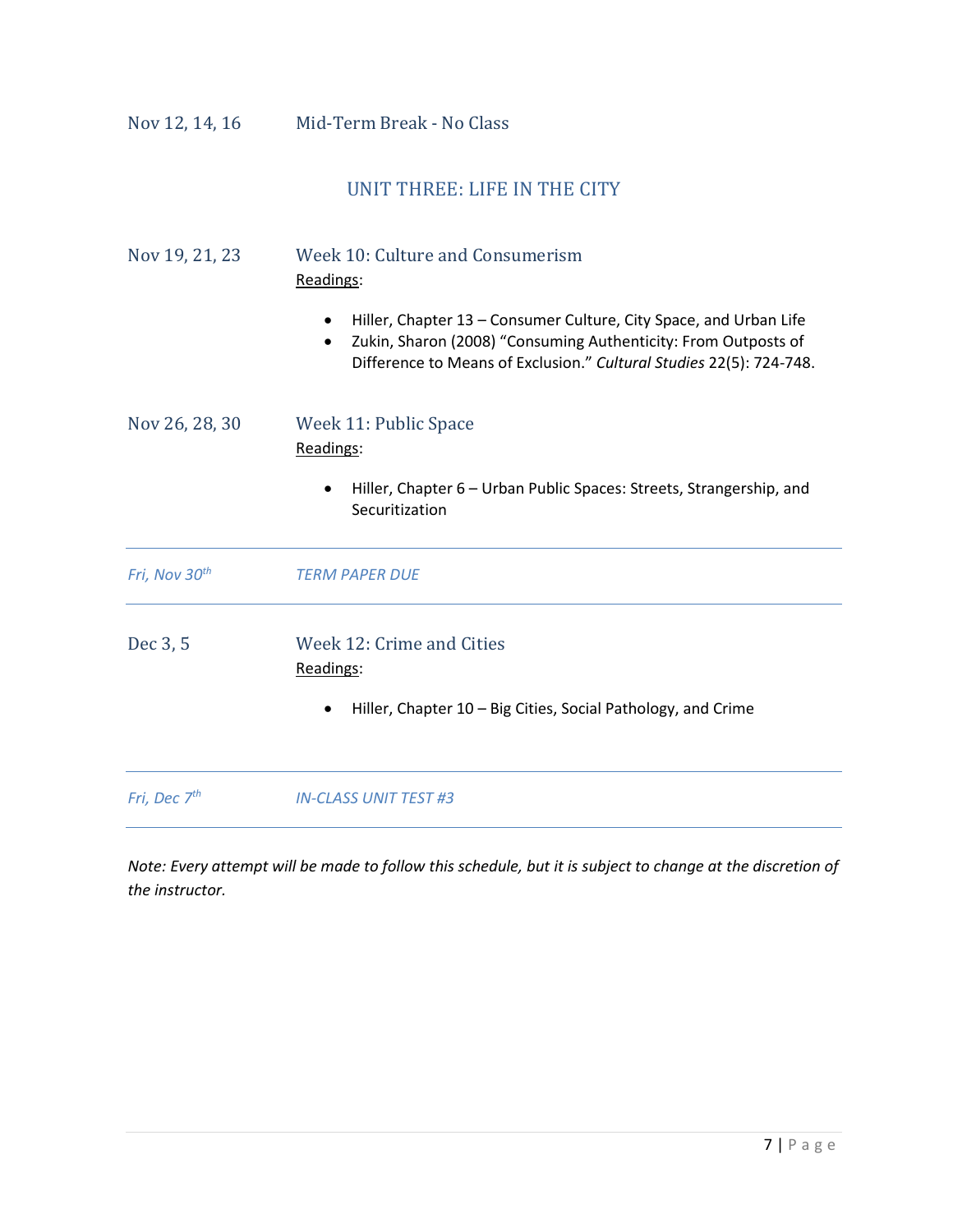# Other Important Information

## Emergency Evacuations

In the case of fire or other emergency evacuation of this classroom, please proceed to the assembly point at ICT - Food Court.

#### Handing in Papers, Assignments

- 1. The main Sociology Department office does not deal with any course-related matters. Please speak directly to your instructor.
- 2. **Protection of Privacy:** The Freedom of Information and Protection of Privacy (FOIPP) legislation does not allow students to retrieve any course material from public places. Anything that requires handing back will be returned directly during class or office hours. If students are unable to pick up their assignments from the instructor, they provide the instructor with a stamped, self-addressed envelope to be used for the return of the assignment.
- 3. Final grades are not posted by the Sociology Department. They are only available online.

#### Ethics Research

Students are advised that any research with human subjects – including any interviewing (even with friends and family), opinion polling, or unobtrusive observation – must have the approval of the Faculty Ethics Committee. In completing course requirements, students must not undertake any human subjects research without discussing their plans with the instructor, to determine if ethics approval is required.

### Academic Misconduct

Please refer to the website listed below for information on University of Calgary policies on Plagiarism/Cheating/Other Academic Misconduct: <http://www.ucalgary.ca/pubs/calendar/current/k-5.html>

#### Deferrals

When possible, please provide advance notice if you are unable to write an exam or complete/turn-in assignments on time. All requests for deferral of a course component due to health reasons must be accompanied by written documentation as outlined in the University Calendar and should be obtained while the student has the health issue rather than after recovery. Deferrals will be allowed in the following circumstances: illness, domestic affliction or religious conviction. Travel arrangements, misreading the syllabus, and scheduling conflicts with other classes or employment are not valid reasons for requesting a deferral. Deferrals will not be granted if it is determined that just cause is not shown by the student.

If you have missed a test for a legitimate reason, the instructor can require you to write a "make up" test as close in time to the original test as possible or can choose to transfer the percentage weight to another course component. If the instructor schedules a "make up" test for you, its date and location will be at the convenience of the Department of Sociology.

**Deferred Final Exam Form:** Please note that requests to defer a Registrar scheduled final exam are dealt with through the Registrar's Office. Further information about deadlines, and where paperwork should be taken, is available on the form, which can be found at: <https://www.ucalgary.ca/registrar/student-forms>